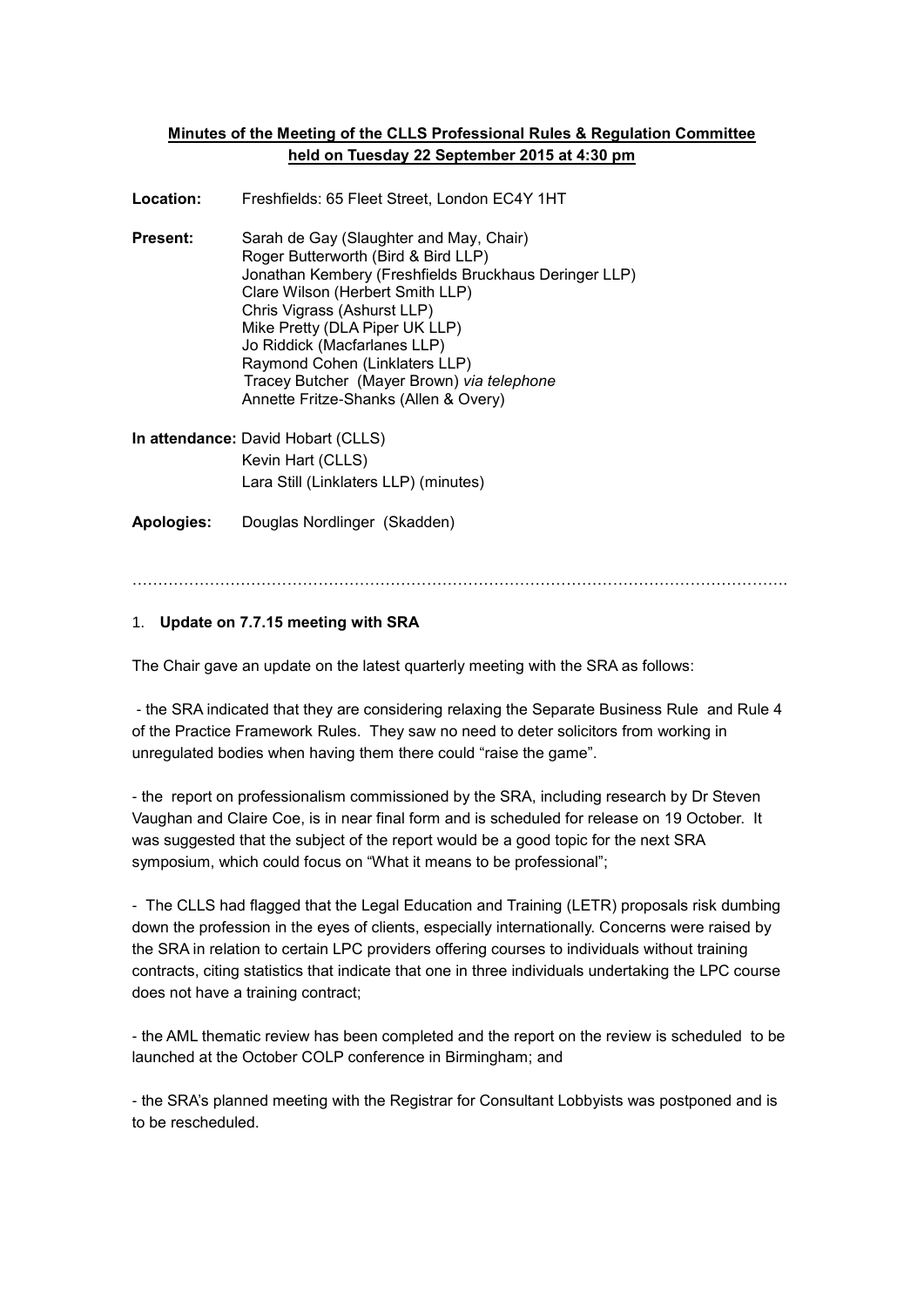## **2. Response to SRA Consultation Paper on protecting Clients' Financial Interests**

The Committee discussed their response to the SRA's 8 July 2015 Discussion Paper regarding its ongoing work in this area, and particularly PI insurance. Those who worked on the Committee's response noted that the position taken is aligned with that of the national Law Society.

# **3. Department of Business, Innovation and Skills (BIS) Review of AML identity requirements**

The Committee discussed the BIS review of AML requirements, which is being conducted in an effort to reduce red tape by looking at the implementation of the Money Laundering Regulations 2007 to identify any areas for improvement and greater efficiency. The Committee noted that the Law Society is engaged in the debate and took the decision not to contribute to the response to the consultation on this issue, noting their satisfaction with the Law Society's AML guidance.

# **4. Next CLLS/SRA Symposium – Preserving Professionalism**

The Chair discussed the topic for the next joint CLLS/SRA Symposium, which is to focus on Preserving Professionalism. Relevant scenarios to be discussed at the Symposium are in the process of being prepared by the SRA. One focus of the agenda is likely to be the negotiation of outside counsel terms with clients, and the increasing pressure on law firms to accede to terms that are difficult to comply with.

## **5. The client file – Law Society interest**

It was reported that the Law Society had contacted the Committee in response to the minutes of the last Committee meeting in which the issue of conflicting guidance on what constitutes the client file was discussed. Raymond Cohen subsequently spoke to Clive Black of the Law Society and discussed the relevant case law. The Law Society is now engaged in an effort to revisit their guidance with a view to revising it in line with changes to the law. The Committee welcomed the news and agreed that an update to the guidance would help the profession as a whole by reducing the risk of inconsistent approaches being taken in light of the currently conflicting guidance on what constitutes the client file. The Committee agreed to remain engaged with the Law Society and offered to help with their review of current guidance.

## **6. Modern Slavery Act 2015**

The Committee briefly discussed the implications of the Modern Slavery Act and noted that law firms will all be expected to publish transparency statements once the provisions relating to supply chain transparency are implemented.

# **7. New BIS Register of People with Significant Control Regulations (PSC Regime)**

The BIS is currently finalising regulations that will require UK-incorporated companies to maintain a register of persons with significant control (the "PSC Register"). From January 2016, UK companies will be required to maintain a register of persons having significant control over them. From April 2016 this information will have to be provided to Companies House when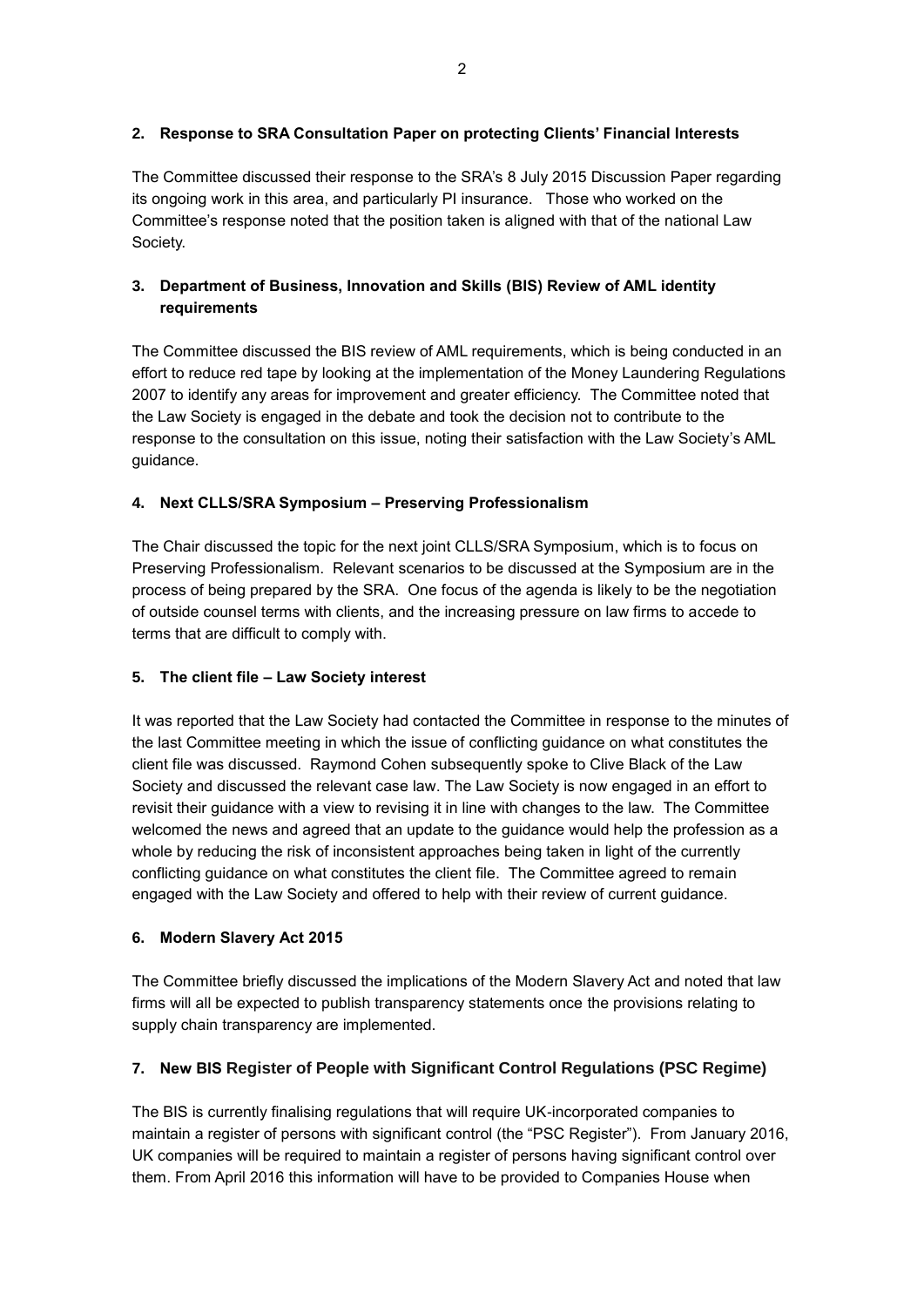companies deliver their annual confirmation statement (which replaces the annual return) and will be recorded on a searchable central public register. These requirements were introduced as part of the UK's commitment to enhance transparency about company ownership.

The Committee briefly discussed the implications of the PSC Regime on how to approach disclosure on e.g. the use of trust structures as well as how to reconcile the requirements of the regime with obligations of client confidentiality. Other issues that might arise relate to data protection. One Committee member noted that banks are likely to face similar issues to law firms once the PSC Regime is implemented.

Further guidance on the Regime is expected from the BIS this autumn, following the consultation on the draft over the summer.

## **8. Norton Rose's new forum for associates/junior compliance professionals**

David Hobart from CLLS discussed a Norton Rose-led initiative to bring junior compliance professionals together and the Committee noted that he would attend their first event in October. Going forward, the forum is likely to host guest speakers and will be a networking opportunity for junior compliance professionals.

## **9. Recent experiences of scams/fraud**

The Committee discussed the recent increase in fraudulent scams targeting both law firms and their clients and most members of the Committee noted that their firms had recently dealt with various threats. One member noted the increase of "financial engineering" scams, whereby the cashiers and finance departments of firms and their clients have been contacted directly. Scams have included impersonation of firm partners using similar emails. One member of the Committee noted several key steps to avoid falling prey to scams, including increasing awareness firm-wide of what to look out for; reviewing procedures and safeguards in place for dealing with client monies; and potentially looking into external training.

### **10. HMRC consultation paper on facilitating offshore tax evasion**

The Committee discussed the implications of the HMRC's consultation paper on tackling offshore tax evasion (published in July 2015), noting that, as currently drafted, the proposed regulations are potentially very broad and law firms could be made liable for the acts of others via facilitation (e.g., an introduction to a local firm that then assists a client with tax evasion advice could put you on the hook). One Committee member noted that there does not seem to be any *mens rea* requirement and there is no requirement that one would have benefitted from the alleged act of tax evasion.

The main implication of the proposed measures for firms is that they will have to show that they have taken "positive steps" to prevent tax evasion through e.g., due diligence. The Law Society is expected to issue guidance for tax lawyers on what questions to ask clients (i.e. what constitutes "positive steps" to prevent tax evasion).

It was thought that the HMRC is expecting pushback on some of their suggestions and that their intent may be to focus more on the activity of financial institutions rather than that of law firms.